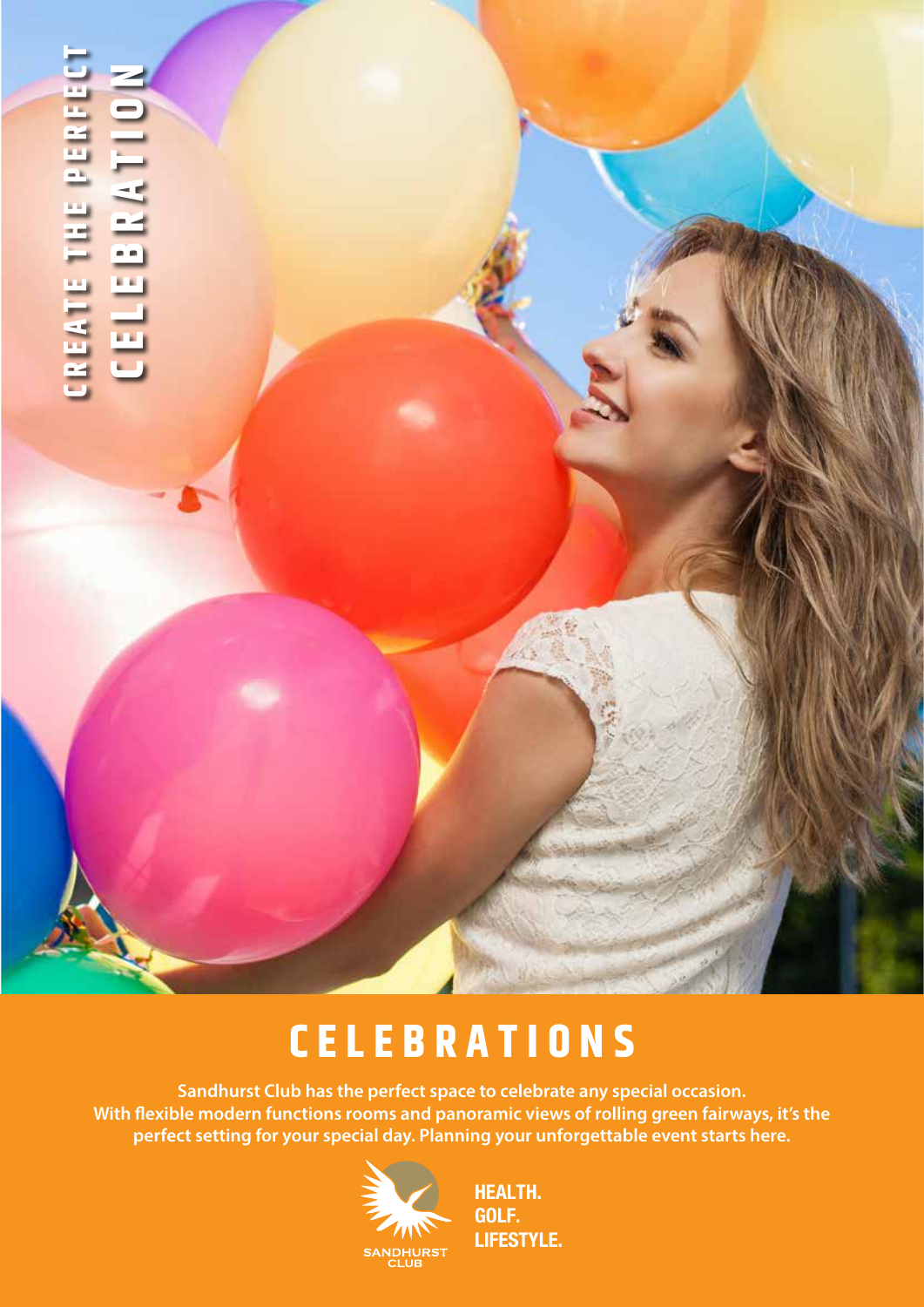# **Spoilt for choice**



Sandhurst Club provides beautiful, modern and flexible function rooms that can be tailored to suit any requirements. Choose from the Sandhurst Room or the Stones Room or combine the two for our stunning Grand Room. The Winter Garden area can be used as an adjoining space or as an informal semi-private function space. The Piazza and Spring Garden provide beautiful al fresco dining or photography areas.

## ROOM HIRE FFE INCLUDES

- • 4.5 hour function duration for cocktail functions or 5 hour duration for banquet or buffet functions (bar closes 30 minutes prior to conclusion of function)
- • Self-serve coffee and tea station
- Choice of furniture configuration and use of round and long tables, sofas, coffee tables and high bars
- Choice of black or white table linen and use of centrepieces (flowers not included)
- Use of audio visual equipment (lectern, microphone, TV screen and sound system) subject to availability

#### Keep in mind

- Minimum spends apply to bookings in peak periods
- Room hire prices are only valid in conjunction with catering packages
- • Prices are not valid on public holidays

## **PIAZZA**

| Dimensions        | 27m x 18m |
|-------------------|-----------|
| Cocktail capacity | 120       |
| Seated capacity   | 36        |
| Room hire         | \$150     |



## WINTER GARDEN

| <b>Dimensions</b>                  | $9.5m \times 10.7m$ |
|------------------------------------|---------------------|
| Cocktail capacity (no dance floor) | 90                  |
| Seated capacity (no dance floor)   | 90                  |
| Room hire                          | \$150               |

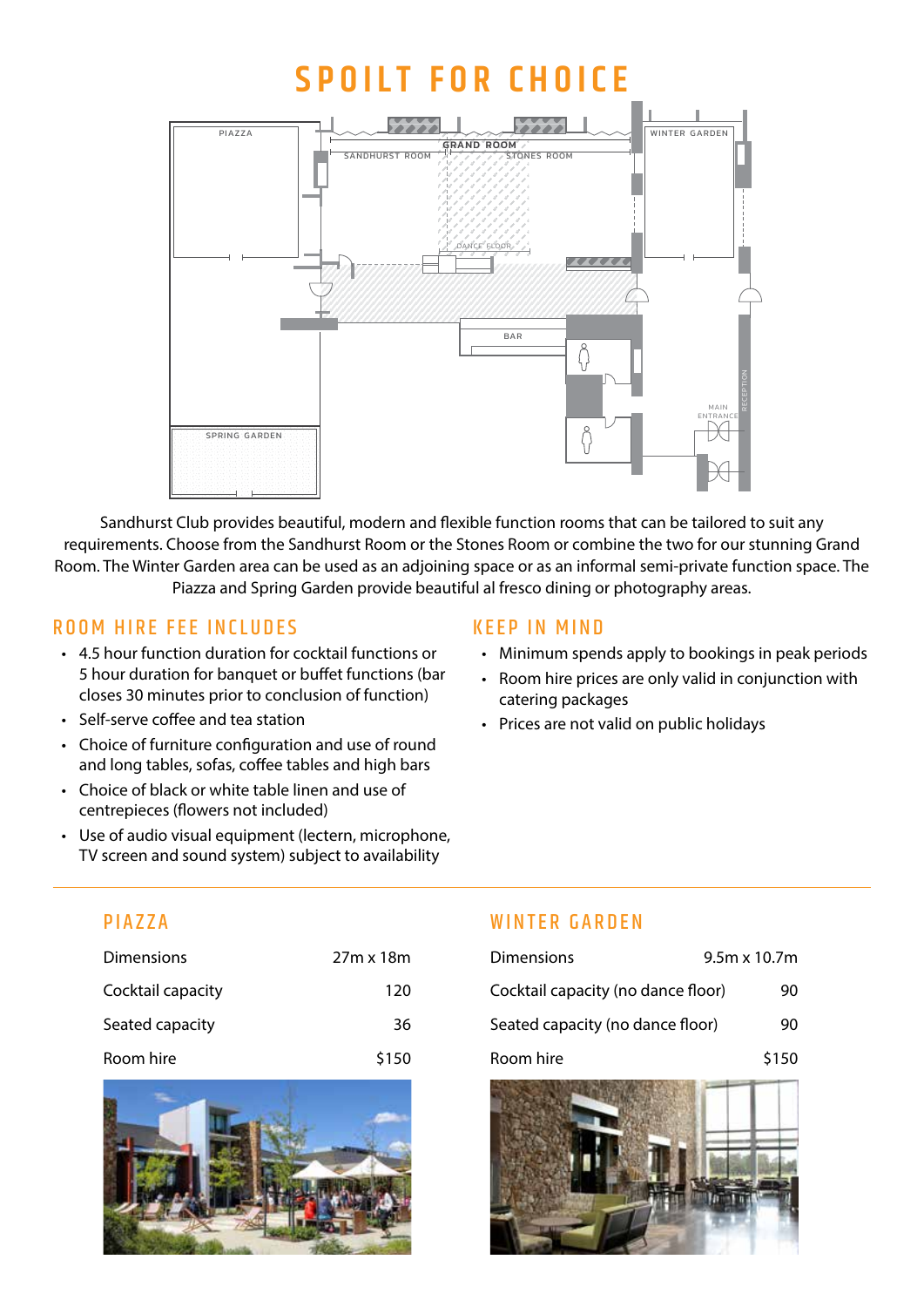# **Grand room**



| <b>Dimensions</b>                    | $24.5m \times 10.7m$          |  |
|--------------------------------------|-------------------------------|--|
| Cocktail capacity (with dance floor) | 250                           |  |
| Cocktail capacity (no dance floor)   | 350                           |  |
| Seated capacity (with dance floor)   | 200                           |  |
| Seated capacity (no dance floor)     | 220 (with presentation space) |  |
| Room hire                            | \$400                         |  |

# **Stone s room**



| Dimensions                           | 14m x 10.7m |
|--------------------------------------|-------------|
| Cocktail capacity (with dance floor) | 160         |
| Cocktail capacity (no dance floor)   | 200         |
| Seated capacity (with dance floor)   | 90          |
| Seated capacity (no dance floor)     | 150         |
| Room hire                            | \$300       |

# **SANDHURST ROOM**



| <b>Dimensions</b>                  | $9.5m \times 10.7m$ |
|------------------------------------|---------------------|
| Cocktail capacity (no dance floor) | 70                  |
| Seated capacity (no dance floor)   | 90                  |
| Room hire                          | \$200               |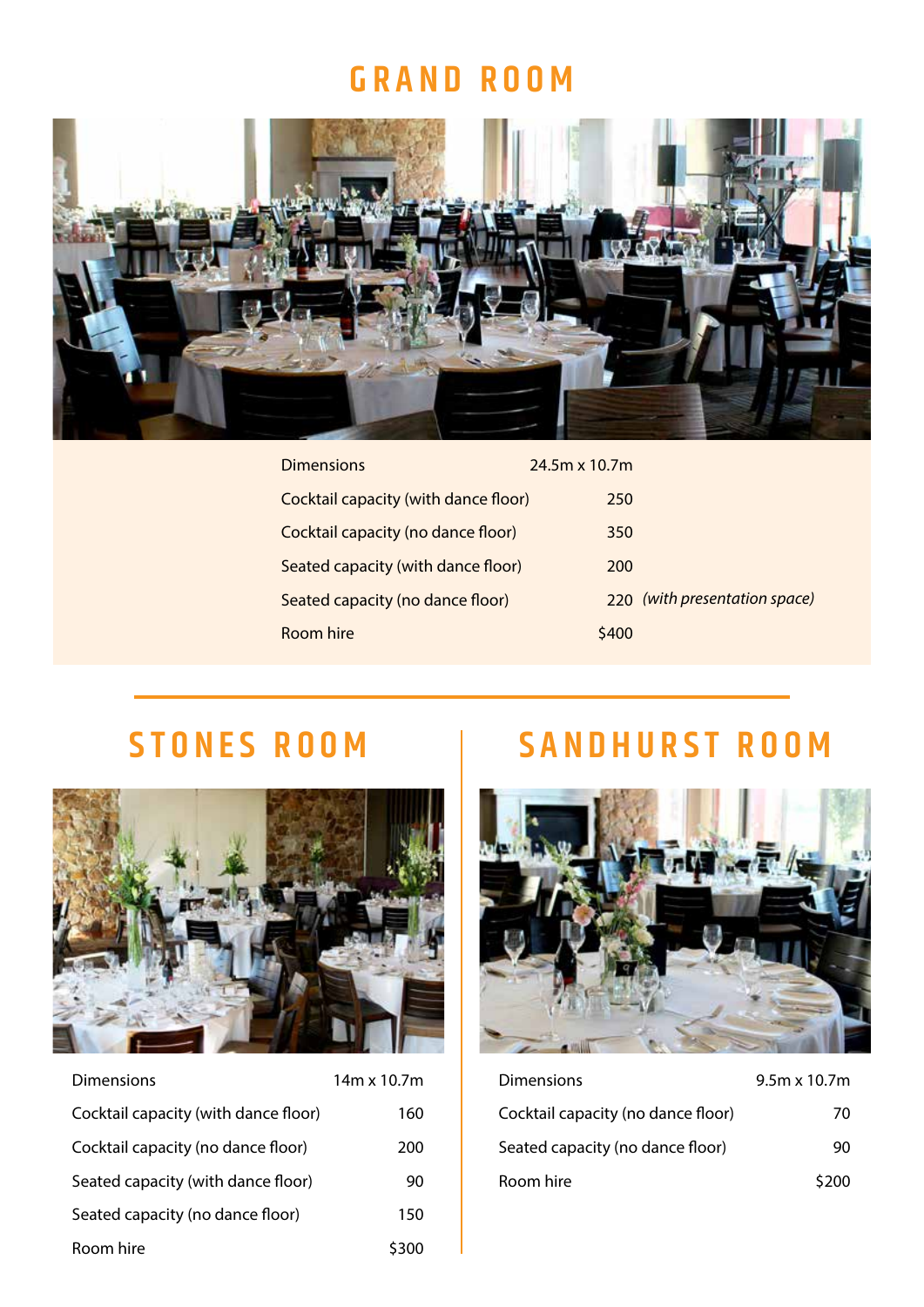# **C ocktail s election**

Packages include approximately 2 hours of food service

#### **Just enough**

2 hours of food service 6 selections from hot or cold menu 6 pieces per person

> \$21.50 per person Minimum 50 guests

#### **Party starter**

2.5 hours of food service 8 selections from hot, cold or dessert menu 8 pieces per person

> \$26.50 per person Minimum 40 guests

#### **Bountiful**

 hours of food service selections from hot, cold or dessert menu selections from substantial menu pieces per person

> \$31.50 per person Minimum 30 guests

## COLD CANAPÉS

Caprese skewers *(gf / v)*

Natural oysters, lemon, mignonette dressing *(gf)*

Cucumber rounds, cream cheese and dill *(gf / v)*

Zucchini frittata, rich tomato, mustard sauce *(gf / v)*

Pork rillettes, cornichon

Bruschetta, tomato, basil, mozzarella, balsamic *(gfo / v/ veo)*

Smoked salmon blini, horseradish cream

#### HOT CANAPÉS

Crumbed chicken tenderloins, aioli

Mushroom arancini, truffle mayonnaise *(v)*

Mini beef pies, tomato relish

Mini assorted gourmet pizzas *(vo)*

Satay beef skewers, peanuts, spring onion *(gf)*

Mini baked chat potato, bacon, chives, cream cheese *(gf / vo)*

Caramelised onion, tomato tart, balsamic *(v / gfo / veo)*

## SUBSTANTIAL CANAPÉS

Tempura battered prawns, wasabi mayonnaise

Salt and pepper calamari, aioli *(gf)*

Mushroom risotto, mascarpone, parmesan, truffle *(gf / v)*

Fish goujons, chips, tartar sauce

Twice cooked pork belly, apple puree *(gf)*

Seared scallops, grilled chorizo *(gf)*

Sliders, choose from: pulled pork and slaw; roast beef, tomato and cheese; crumbed fish, lettuce, tartar sauce

## DESSERT CANAPÉS

Opera slice Passionfruit tartlet Condensed milk tartlet Baked vanilla cheesecake Chocolate mousse *(gf)* Earl Grey panna cotta *(gfo)*

gf - gluten free | v - vegetarian | vo vegetarian option ve - vegan | gfo - gluten free option available veo - vegan option available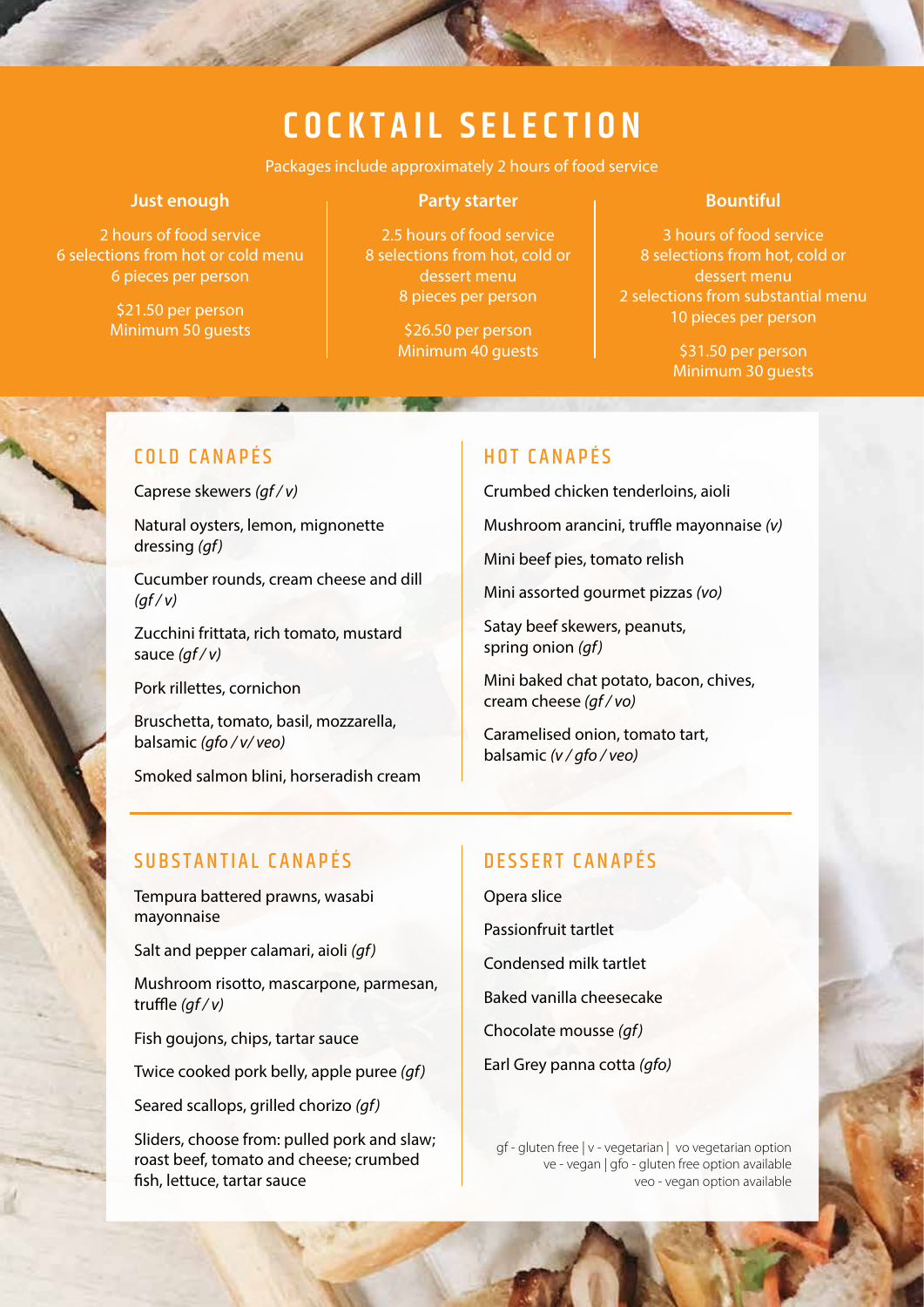# **C ocktail s election C ocktail add on s**

Only available in conjunction with a cocktail, banquet or buffet menu

# **FINGER FOOD PLATTERS**

Each platter serves up to 10 people

**Dip platter** 3 varieties of dips, Turkish bread, celery, carrot \$25

**Hot food platter** party pies, sausage rolls, assorted mini quiches, tomato relish \$30

**Asian cocktail platter** cocktail spring rolls, mini vegetable dim sims, samosas \$30

**Sandwich platter** assorted finger sandwiches \$30

**Fresh fruit platter** \$25

## PREMIUM FOOD **PLATTERS**

Each platter serves up to 10 people

**Charcuterie platter** cured meats, parfait, cheddar, pickles, Turkish bread \$70

#### **Cheese platter**

local and imported cheeses, quince, grapes, nuts, lavosh \$100

**Sushi platter** rolls, nigiri, sashimi \$135

**Dessert platter** tartlets, cakes, slices, macarons \$100

## **GRAZING TABLE**

Upgrade to a grazing platter of antipasto options, cheeses, fruit and olives. \$19 per person

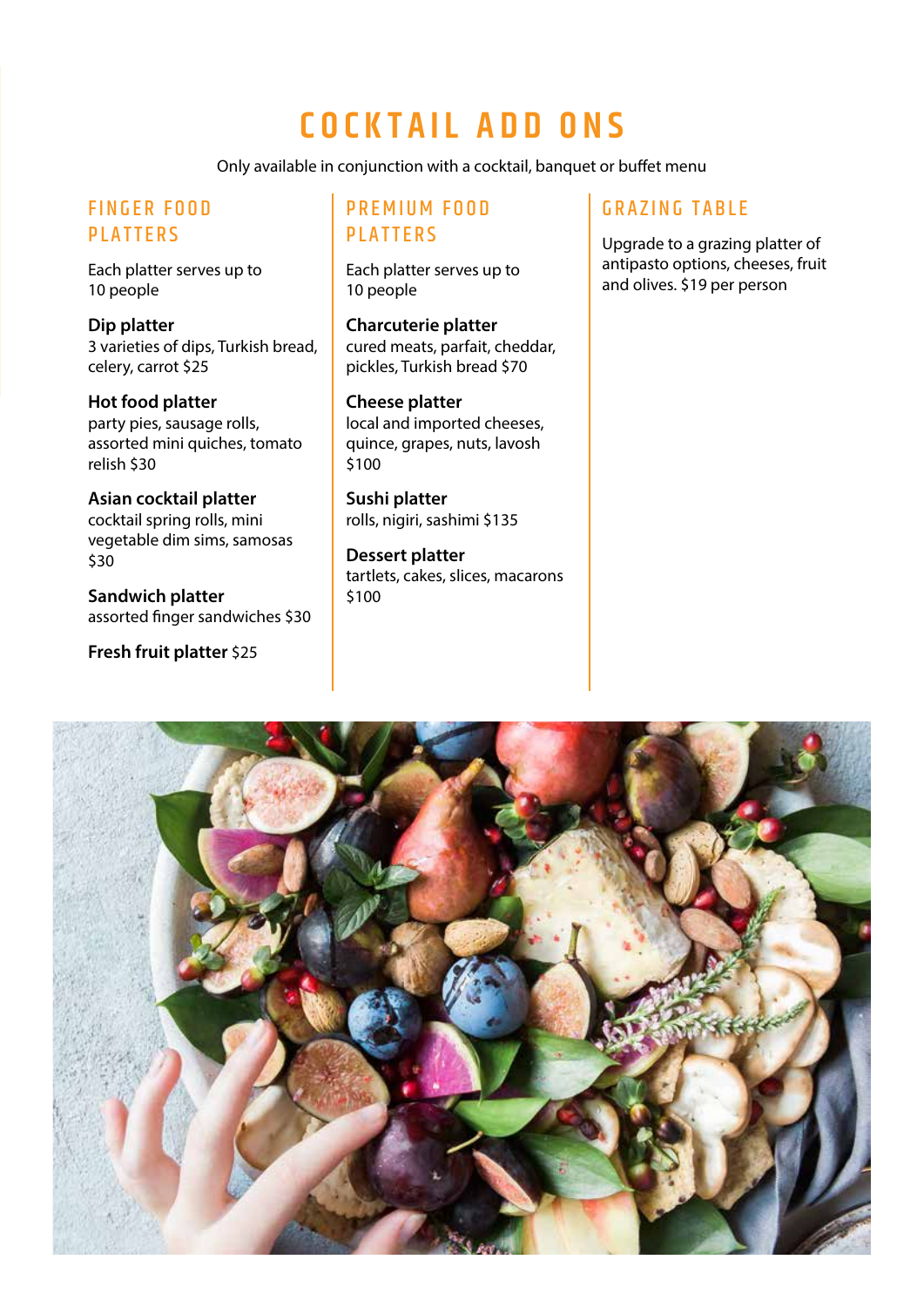# **Banquet menu**

Select two menu items from each course (alternate drop), bread roll to start

Minimum 30 people Two-courses \$46.50 per person Three-courses \$56.50 per person



# **ENTRÉE**

**Twice cooked pork belly** apple puree, chutney, cider jus *(gf)*

**Roast pumpkin and feta tart** carmelised walnuts, roquette & balsamic *(v / gfo / veo)*

**Seasonal mushroom risotto** parmesan, mascarpone, truffle oil *(gf / v)*

**Pan fried gnocchi** cauliflower, basil *(v / veo)*

**African BBQ chicken** jasmine rice, zesty herb sauce *(gf)*

**Thai fishcake** pickled cucumber, peanuts & shallot *(gf)*



## Main

**Rolled lamb loin** minted pea puree, hasselback potato, confit shallot *(gf)*

**Chicken breast** polenta, green beans, tomato, chicken jus *(gf)*

**Grass fed eye fillet** paris mash, green beans, red wine jus *(gf)*

**Ocean trout fillet** green beans, semi dried tomato & olive tapenade, salsa verde *(gf)*

**Lemongrass steamed rockling** coconut chutney, coriander, lime & jasmine rice *(gf)*

**Spinach & ricotta cannelloni** Napoli, parmesan, butter leaf *(v / gfo / veo)*



# **DESSERT**

**Chocolate mousse** white chocolate, honeycomb *(gf)*

**Cheesecake** white chocolate & berry cheesecake, berry coulis

**Earl Grey panna cotta** biscotti, candied orange *(gfo)*

**Polly waffle** vanilla bean marshmallow, waffle, dark chocolate

**Pavlova** Chantilly, lime, passionfruit, season berries, toasted coconut

**Chocolate brownie** confit strawberries *(veo)* 

# **SIDES**

\$10 per bowl to the table

Roquette, parmesan salad

Garlic, rosemary roasted potatoes

Buttered green beans

Shoestring fries

Fat chips

gf - gluten free | v - vegetarian | vo vegetarian option ve - vegan | gfo - gluten free option available veo - vegan option available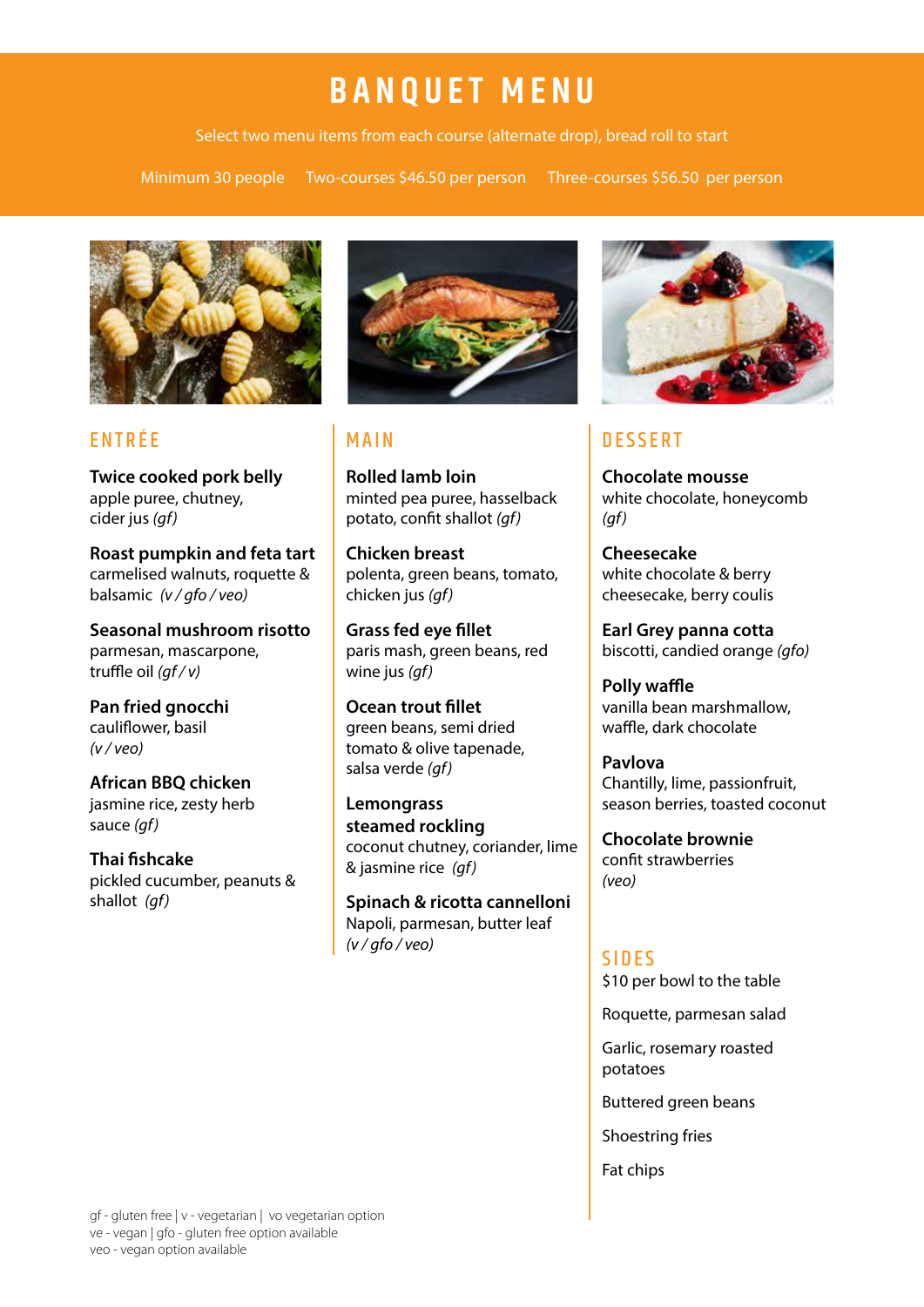# **Buffet menu**

The buffet is well presented on platters, serving bowls and chafers. All guests are serviced table by table to ensure food items can be replenished between tables. A selection of bread rolls accompanies the buffet. Buffet portions are determined per person and are not unlimited.

Minimum 50 people \$39 per person

## Mains

Select 3 main menu items

**Lamb and eggplant tagine** slow braised lamb shoulder, Harissa and honey, yoghurt *(gf)*

**Thai sweet potato green curry** sweet potato, coconut, lemongrass, Asian herb pesto *(v / gf / ve)*

**Grilled vegetable lasagne** ricotta, tomato sauce *(v)*

**Butter chicken curry** Indian spices, roasted almonds *(gf)*

**Pork belly** fennel, apple slaw *(gf / df)*

**Lamb Rogan Josh** lamb shoulder, vinegar, chilli, spices *(gf / df)*

**Slow roasted beef** onion gravy, mustard *(df)*

**Chicken breast** white wine, mushroom sauce *(gf)*

Add extra main dishes \$12 pp per dish



## **SIDES**

Chefs selection of 3 sides. Sides will vary according to seasonal produce and may include:

Steamed jasmine rice

Scallop potatoes *(gf)*

Butternut pumpkin *(gf / df)*

Honey roasted carrots *(gf / df)*

Chargrilled seasonal vegetables *(gf / df)*

Green leaf salad *(v)*

## B uffet add ons

#### **Entrées**

Choose from cocktail add on platters (page 5), served shared to each table. Prices as marked.

#### **Sides**

Choose from banquet menu sides (page 6), served shared to each table. Prices as marked.

#### **Dessert**

Choose from banquet menu desserts (page 6), served plated per person. \$8 per person per dish (1 selection) or \$10 per person alternate drop (2 selections).